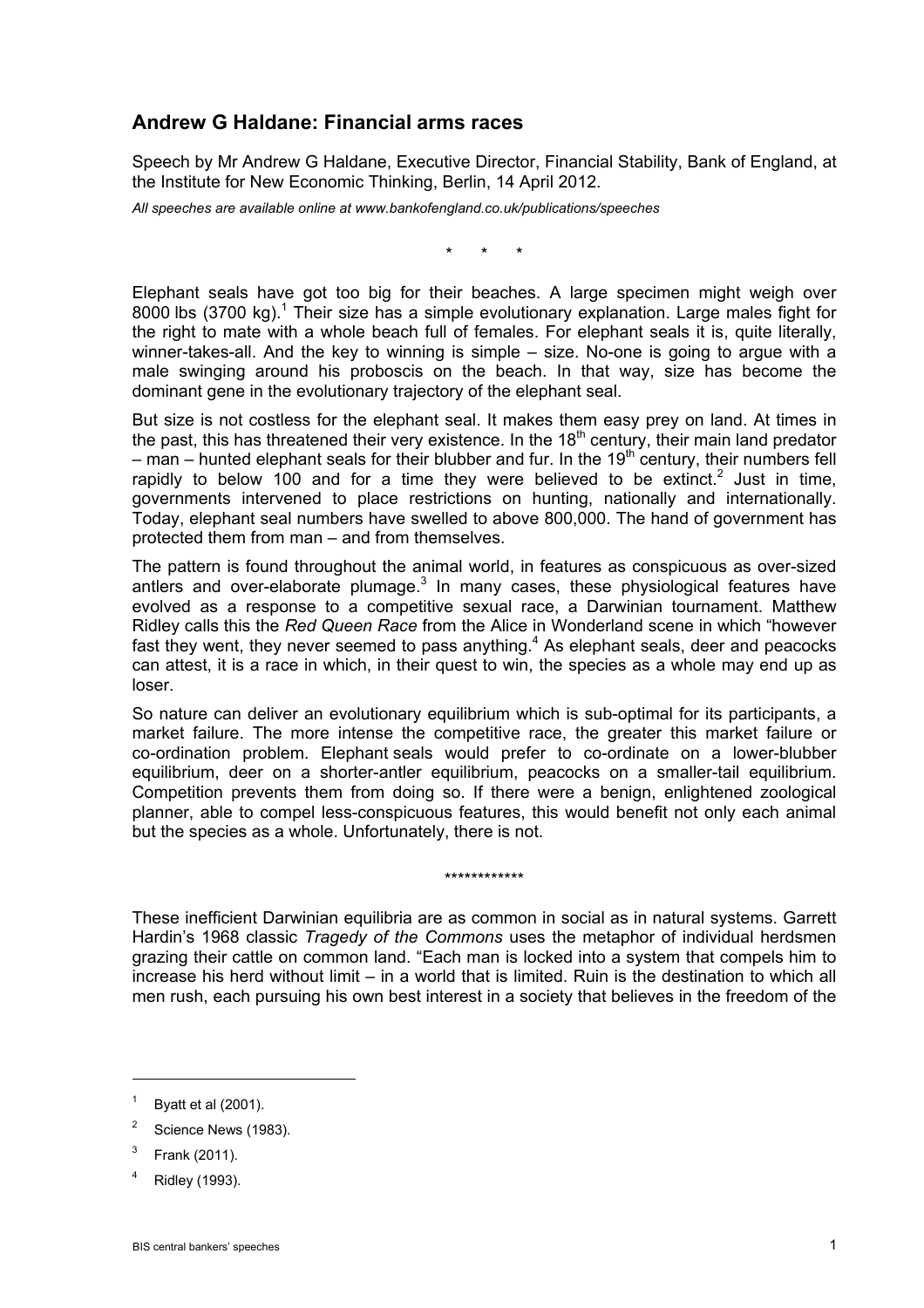commons".<sup>5</sup> Therein lies the tragedy, the market failure. This situation is made more, not less, tragic by unbridled competition.

The tragedy of the commons is one example of an age-old problem of military arms races. The incentives of individual players, and outcomes for society, are much the same as in commons tragedies. Individual country incentives are to increase military might, to leapfrog opponents to improve national security. But this game of leapfrog is a Red Queen Race. The quest for national safety results in a steady rise in military spending and a steady fall in both societal and national security. The common good is jeopardised.

These arms-race dynamics, and commons tragedies, have a history in economics too. It is not just plumage that is conspicuous. As Thorstein Veblen set out at the end of the  $19<sup>th</sup>$  century, so too is consumption.<sup>6</sup> Some goods serve as a signal of social standing: they are positional. Not everyone can have the apartment which is closest to the sea. As in other arms races, the equilibrium is a sub-optimal one  $-$  a competitive shopping war in which everyone conspicuously over-spends.

And so it is with economic behaviour more generally. Surveys indicate that relative income and wealth are crucial to perceptions of happiness.<sup>7</sup> Economic theories of wages, asset prices, employment and consumption often embed concerns about relative standing.<sup>8</sup> When making many of life's choices, it appears to be important to "keep up with the Jones's", to earn and spend with reference to one's neighbour. This concern with relative standing sows the seeds of arms-race behaviour.

Finance is far from immune to these pressures. Indeed, some structural features of the financial system make it particularly prone to arms-race behaviour. One such structural feature is information asymmetry. Imperfections in information generate risk. Finance provides an information bridge between end-savers and investors, thereby prospectively reducing risk. Success in finance means forming that bridge at least cost and risk to those travelling across it.

But judging how much risk is really being taken, and whether it is being managed well, is rarely easy for either end-savers or end-borrowers. Risk shows its true face perhaps only once in a generation. So as much as investors might wish to risk-adjust their returns, this is a daunting informational task. Facing this problem, many participants in the financial system (investors, managers, trustees, remuneration committees, pay consultants etc.) have resorted to simpler, indirect metrics to gauge skill in navigating risk.

Ranking is one such performance metric. It provides a simple way of ordering the apples, the oranges – and in particular the lemons. Indeed, in the face of acute uncertainty, ranking can be the optimal inference strategy.<sup>9</sup> This explains the ubiquity of league tables across the financial sector when judging everything from investment performance to financial deal-making. But ranking has an unfortunate side-effect. By hard-wiring relative standing, it builds in arms-race behaviour among financial participants.

A second structural feature of finance, which generates similar incentive effects, is maturity transformation. Banking involves borrowing short in a capital-certain instrument to lend long through a capital-uncertain instrument. When doubts creep in about this balance sheet structure, investors run on the bank knowing it is first-come, first-served. They are engaging

<sup>5</sup> Hardin (1968).

<sup>6</sup> Veblen (1899).

<sup>7</sup> For example, Layard (2005).

<sup>8</sup> For example, Dusenberry (1949).

<sup>9</sup> Lazear and Rosen (1981).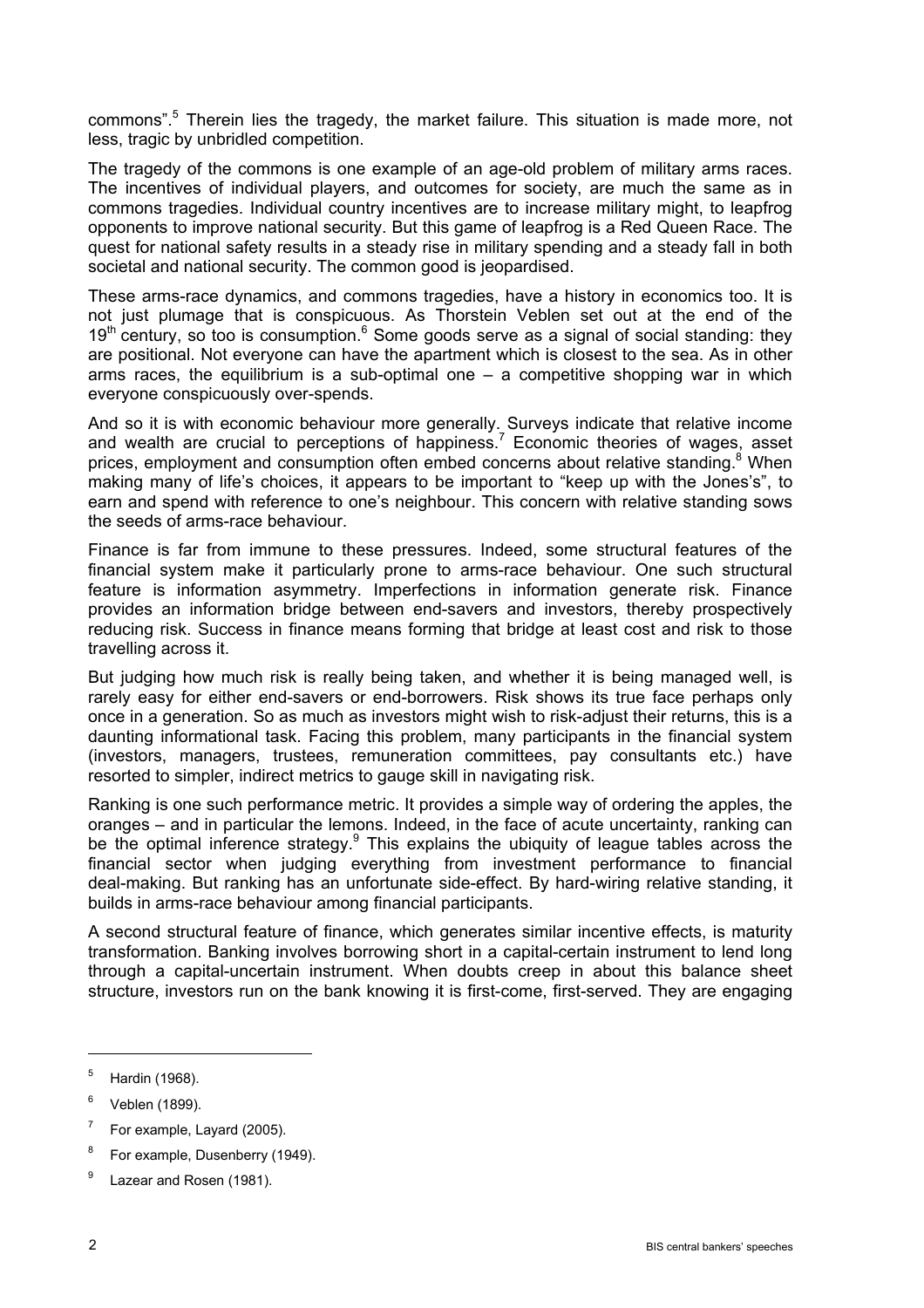in a liquidity arms race, penalising those behind them in the queue. These actions are individually rational but collectively self-defeating if the bank goes bust.<sup>10</sup>

A third structural feature is that some markets for financial services are winner-takes-all tournaments, like elephant seals seeking mates on the beach. Whether it is making markets in financial instruments, lead underwriting a debt or equity issue or advising on a merger or takeover, there is typically only one winner. They take all. Tournaments like these lead to arms-race behaviour as firms seek to leapfrog one another in their competitive quest for top-dog status. In finance, this can lead to the winner being "cursed" and to everyone else over-competing by under-pricing risk.

Financial arms races are scarcely a new phenomenon. How different history might have been had Chuck Prince heeded JP Morgan's words from a century earlier: "I made a fortune getting out too soon". Although not new, the liberalisation of financial services over the past 30 years, and the accompanying increase in financial scale, has probably increased arms-race pressures. As banks have piled on the pounds, their fights on the beaches have intensified. The stronger those competitive forces, the quicker an arms race escalates.

In what follows, I discuss three examples of modern-day arms races in the financial sector: races in return, races in speed; and races for safety. These are examples from the past, present and future respectively. In each, a competitive battle for relative dominance results in an evolutionary equilibrium which is sub-optimal, individually and socially. They are latter-day tragedies of the financial commons.

#### \*\*\*\*\*\*\*\*\*\*\*\*

By any historical metric, the pre-crisis period was an extra-ordinary one for the financial sector. This is no better illustrated than in the returns to financial sector labour and capital. Between 1989 and 2007, the nominal gross value added of UK financial intermediaries rose more than threefold, or by about 8% on average per year. Over the same period, value-added of the non-financial corporate sector rose by about 5½% per year.

More commonly-used performance measures in banking are returns on equity and executive compensation. These rose even more dramatically over the period. Returns on equity for UK banks rose from on average 1% in 1989 to 38% by 2007. This pattern was mirrored among other major global banks where returns rose from 8% to 22% (Chart 1). The only even broadly comparable period in banking history was in the early part of the 20<sup>th</sup> century when UK banks' return on equity averaged 13% (Chart 2).

Measures of executive compensation rose even more dramatically. UK bank CEO compensation rose by 13% per year on average between 1989 and 2007, from \$0.5 million to \$4.3 million. US bank CEO compensation rose from \$2.8 million to \$26 million, also by 13% per year (Chart 3). Over the same period, compensation in the non-financial sector rose by around 4% per year in the United States.

As Thomas Phillipon and Ariell Reschef have shown, that Himalayan rise in bank executive salaries made the financial sector salary boom of even the 1920s look like a foothill.<sup>11</sup> In 1980, a similarly-skilled individual earned about the same in investment banking as in the non-financial sector. By 2005, that same person would be benefitting from a salary four times that of their non-financial sector counterpart.

What explains this extra-ordinary period of high returns in finance? Arithmetically, the answer is simple – leverage. The pre-crisis rise in returns on bank equity can be explained almost

<sup>&</sup>lt;sup>10</sup> Diamond and Dybvig (1983), Brunnermeier and Oehmke (2010).

Phillipon and Reschef (2009)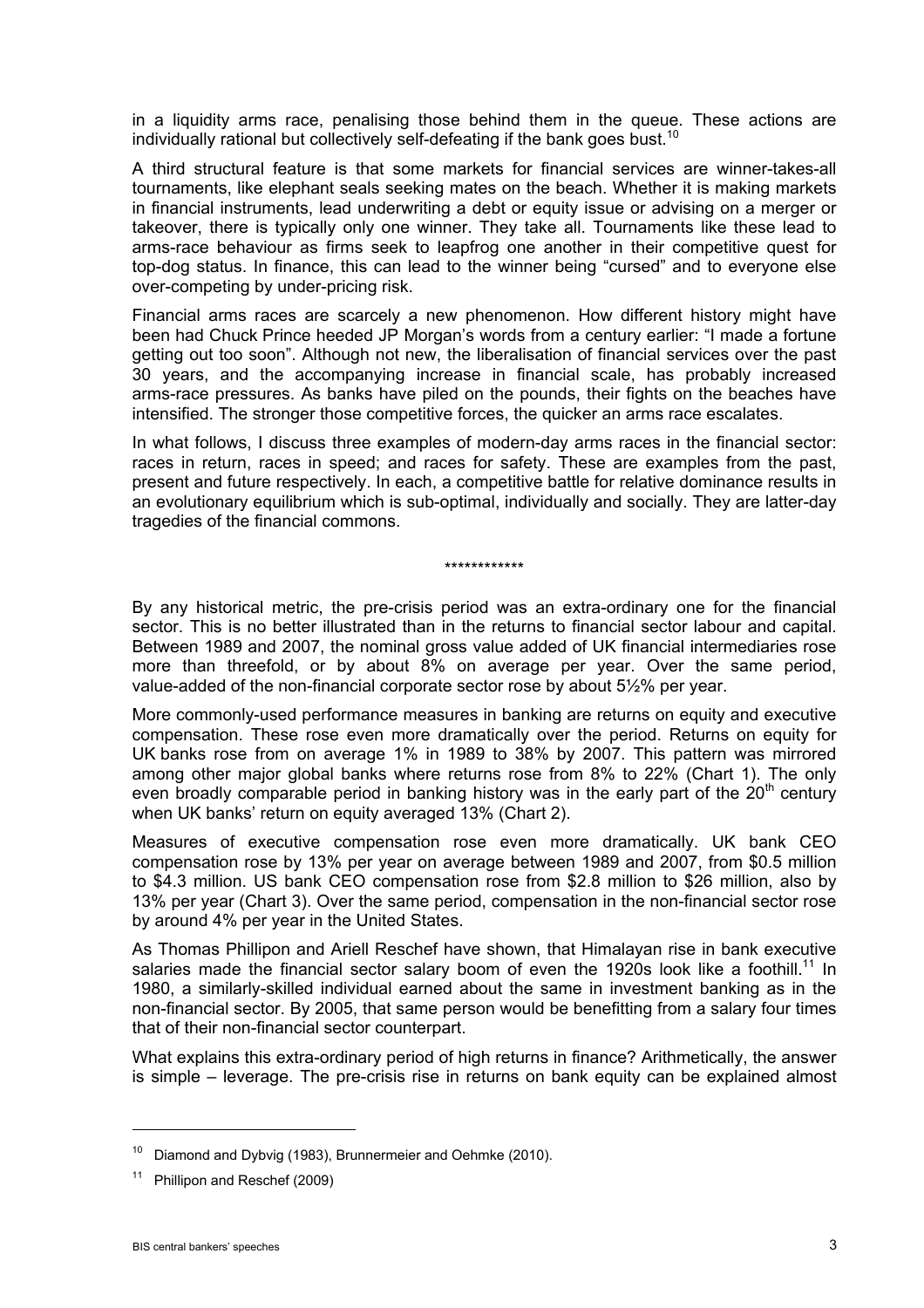fully by higher bank leverage.<sup>12</sup> Equity returns inflated in line with bank balance sheets. So too did bank CEO salaries. The increase in pre-crisis bank CEO salaries can be fully explained, arithmetically, by high and rising returns on bank equity.<sup>13</sup> Javier Gabaix and Augustin Landier have shown that levels of CEO pay generally are well-explained by their market capitalisation – the bigger the market cap, the bigger the bonus.<sup>14</sup>

But what drove those behaviours in the first place? It was a classic financial arms race, a case not so much of "keeping up with the Jones's" as "keeping up with the Goldmans".15 From the early 1990s onwards, league-leading firms began posting high returns on equity. Those firms with lower relative returns, who languished in the league, found themselves with sand kicked in their face. They felt obliged not just to keep pace but to leapfrog, to shake their tail feathers. The lower their rank, the greater these market pressures.<sup>16</sup>

Facing these competitive pressures, the best-response strategy for languishing banks was simple – gear-up. They added to their waistlines to compete with the dominant male in the pack. Like Hardin's cattle herdsmen, they multiplied their numbers. Leverage delivered an instant leapfrog in returns on equity, a conspicous display of rich plumage.

High equity returns also added fuel to the parallel race in financial sector pay. With equity-based remuneration contracts increasingly dominant, high equity returns added directly to pay packets. And with remuneration committees and pay consultants using relative pay as a reference, an arms race in remuneration took hold. As wages and equity returns ascended, the races in pay and returns joined forces.

That spiral defined the pre-crisis arms race in financial returns. It generated an equilibrium of synchronously high returns and pay, as banks unilaterally militarised as defence against their competitors. But as in military arms races, the resulting outcome was a sub-optimally risky one. High equity returns came through risky leverage. And high pay, especially in equity-based forms, further encouraged risk-taking.<sup>17</sup> The resulting high-leverage equilibrium sowed the seeds of the financial crisis.

With hindsight, it was easy to spot this market failure, the co-ordination problem. Banks and the financial system as a whole would have been better off had there been a benign, enlightened regulatory planner, able to co-ordinate banks on a lower return equilibrium. Unfortunately, there was not.

\*\*\*\*\*\*\*\*\*\*\*\*

Over the past decade, trading in financial markets has undergone a technological revolution.<sup>18</sup> The frontier of this revolution is defined by speed. A decade ago, trade execution times were measured in seconds. A few years ago, they were measured in milliseconds. Today, they are measured in microseconds. Tomorrow, it will be nano-seconds or pico-seconds. For technologists, this is a "race to zero" – the promised land of zero

 $12$  Haldane (2011a).

 $13$  Haldane (2011a).

<sup>&</sup>lt;sup>14</sup> Gabaix and Landier (2008).

<sup>&</sup>lt;sup>15</sup> Aikman, Haldane and Nelson (2010) provide a formal, multiple equilibrium model of this phenomenon.

<sup>&</sup>lt;sup>16</sup> McLean and Nocera (2010).

<sup>&</sup>lt;sup>17</sup> Cheng et al (2010), Fahlenbrach and Stulz (2009).

<sup>&</sup>lt;sup>18</sup> See, for example, Foresight (2011).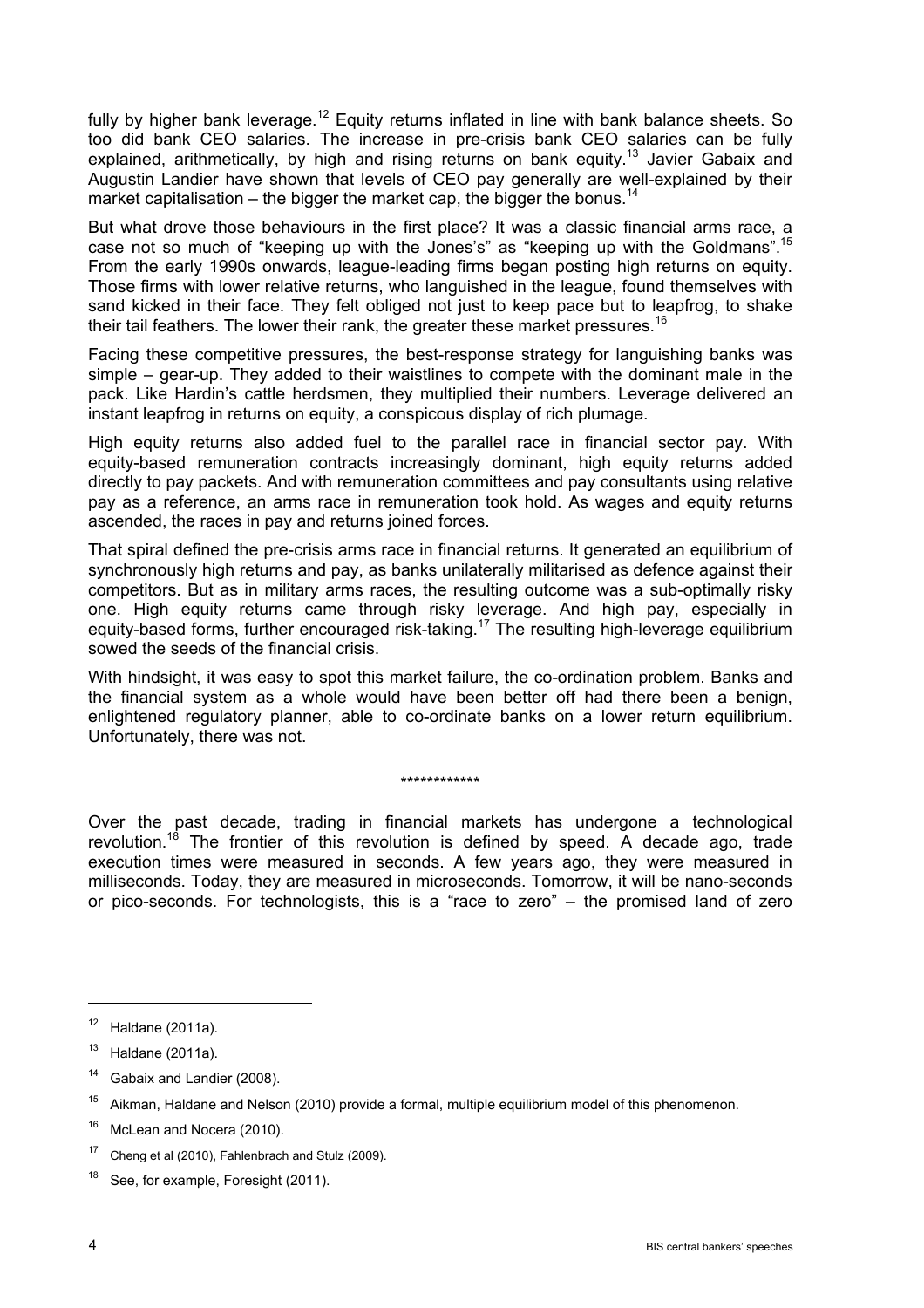latency where execution times converge on the speed of light.<sup>19</sup> For social scientists, this is a financial arms race, a sub-second game of leapfrog.

In their quest for speed, a number of firms are also engaged in a positional race. The shorter the cable to the trading exchange, the faster a trade can be executed. This has encouraged some firms to begin relocating their servers as close as physically possible to the trading exchange – so-called "co-location". This is the financial equivalent of seeking the apartment closest to the sea. It, too, fuels arms-race behaviour: "however fast they went, they never seemed to pass anything".

Accompanying this shift in speed has been a dramatic change in the composition of trading and market-making. During this decade, so-called High Frequency Trading (HFT) has come to dominate. It now accounts for anywhere between a half and three-quarters of trading volume on the world's major equity markets and a rising share of futures and other derivative markets.<sup>20</sup> In some markets, HFT firms have become the de-facto liquidity providers or market-makers.<sup>21</sup> Historically, designated market-makers were often granted privileges in return for agreeing to ensure trade and price continuity. No longer: the sleek have inherited the earth.

This emerging topology of trading has had some clear benefits. This is manifest in narrower, sometimes dramatically narrower, bid-ask spreads for trading.<sup>22</sup> For equity markets, these have fallen by an order of magnitude since 2004. This is typically taken as evidence of improved market liquidity and price efficiency.

But this dominant role for HFT, in their race to zero, has also had some potentially less benign side-effects. Take order cancellations. All market participants cancel some of the orders they place before they are executed. HFT firms have taken this to new levels, submitting many (many) more order messages than they are willing to execute. A decade ago, ten orders might be cancelled for every one executed. Today, that order cancellation ratio can be closer to 60 (Chart 4).

There are some good reasons for order cancellation, including the arrival of price news after an order has been placed. But there are, too, some potentially jarring side-effects. With HFT firms serving as de-facto market-makers, but with the vast majority of their orders cancelled, many on-screen quotes may not actually be executable. This creates a potentially misleading picture of market resilience, a mirage of liquidity.

Second, because bandwidth is finite, submitting multiple quotes may slow down activity by competitor traders. This practice of clogging competitors' screens is known, accurately if inelegantly, as "quote stuffing".<sup>23</sup> It is a classic congestion externality or commons tragedy.

These externalities are not hypothetical. They have already shown their face in the extra-ordinary dynamics in market prices for an hour on 6 May 2010, the "Flash Crash". Market dynamics during that period are yet to be given a fully-convincing explanation. But some aspects are documented. One is the disappearance of liquidity and market-making by HFT firms for a period during the Flash Crash. The mirage of liquidity proved just that. That evaporation appears to have played a key role in propagating stress during the Flash Crash.24

 $\overline{a}$ 

 $19$  "Latency" refers to the time it takes from sending an order to it being executed.

 $20$  Haldane (2011b), Mackenzie (2011).

 $21$  Menkveld (2012).

 $22$  Angel et al (2010).

 $23$  Egginton et al (2012).

CFTC-SEC (2010).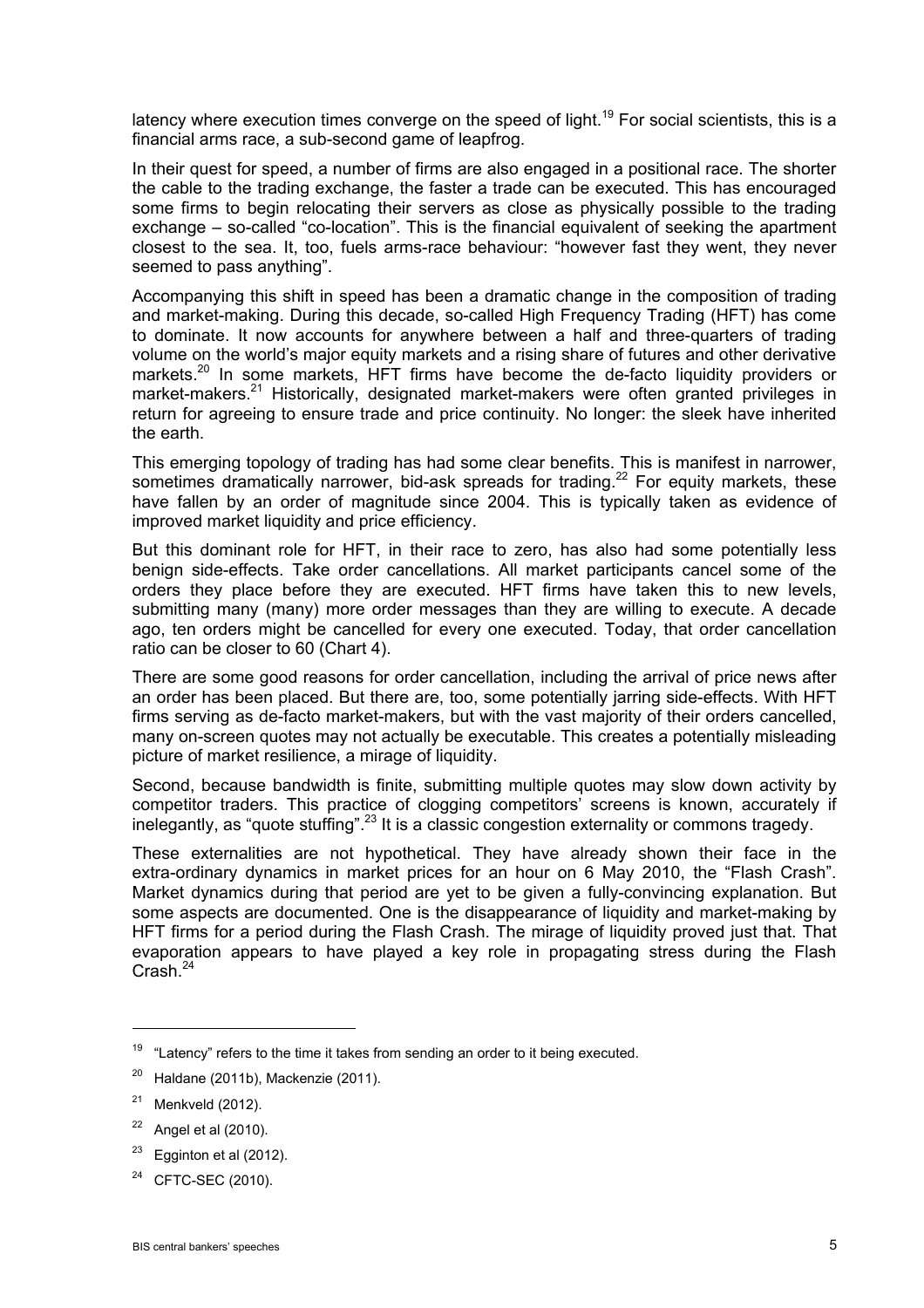So too did message traffic congestion. One side-effect was to slow-down price discovery across exchanges. Many traders firms found themselves observing stale prices. As a result, identical stocks traded at different prices across exchanges (Chart 5). In principle, this represented an arbitrage opportunity. In practice, arbitrage relies on costless trading and, at that time, trades could not have been executed at any price.

The Flash Crash was short-lived. Some have argued the lessons have been learned. Yet it appears to have been anything but a flash in the pan. In the period since, researchers have identified a large number of "mini-Flash Crashes", with temporary dislocations in prices in markets as varied as Japanese yen and cocoa futures.<sup>25</sup> As with the Flash Crash, there appears to be no convincing explanation for these gyrations.

The uncertainties and externalities associated with the race to zero are one candidate explanation. Liquidity mirages and message traffic congestion are nibbling away at the common good of market stability. The competitive quest for individual speed risks a fragile evolutionary equilibrium. If there were a benign, enlightened regulatory planner, able to co-ordinate the actions of traders on a lower-velocity equilibrium, the Flash Crash might have been forestalled. Unfortunately, there was not.

\*\*\*\*\*\*\*\*\*\*\*\*

The pre-crisis quest for return has, over the past few years, been replaced by a quest for safety. Return on capital is no longer investors' priority. Return *of* capital is. That risk-aversion is manifest in high risk premia on a wide range of risky assets and abnormally low yields on a range of risk-free assets. It is also evident in investors' desire for financial instruments which are secured on high-quality collateral. Investors are taking literally the notion of a security.

That desire for security has had a particularly pronounced impact on banks, which are refinancing large legacy asset portfolios. The cost of refinancing those portfolios has increased dramatically since the crisis, particularly for instruments lower-down the creditor hierarchy. The cost of unsecured borrowing by European banks has increased roughly 27-fold since 2007, while the cost of borrowing against high quality assets has risen "only" 16-fold.

These relative price effects have shaped importantly banks' financing choices. A large and rising fraction of global banks' refinancing has taken place on secured terms. In 2007, the majority of term refinancing of European banks' debt was on an unsecured basis. By 2011, secured and unsecured refinancing were roughly balanced. In 2012, secured financing is likely to take the lead (Chart 6).

For example, euro-area banks have roughly €1.1 trillion to refinance in 2012, 80% of which is unsecured funding coming due. So far during 2012, only 20% has been rolled on unsecured terms, with the lion's share on a secured basis (Chart 7). Central bank financing has played its part in this shift. Of the €600 billion raised on secured terms by euro-area banks so far in 2012, 80% has been associated with the ECB's long-term refinancing operations.

Gauging levels of secured financing by commercial banks is difficult. Technically, the fraction of banks' liabilities that are secured against their assets is often called encumbrance. But data on banks' encumbrance levels are thin on the ground. Where data exist, they are rarely on a consistent basis across banks. Some recent studies have suggested that the encumbrance ratios of banking systems within Europe may lie anywhere between 3% and 40% of their liabilities.26

 $\overline{a}$ 

 $25$  Johnson et al (2012).

 $26$  For example, Barclays Capital (2012).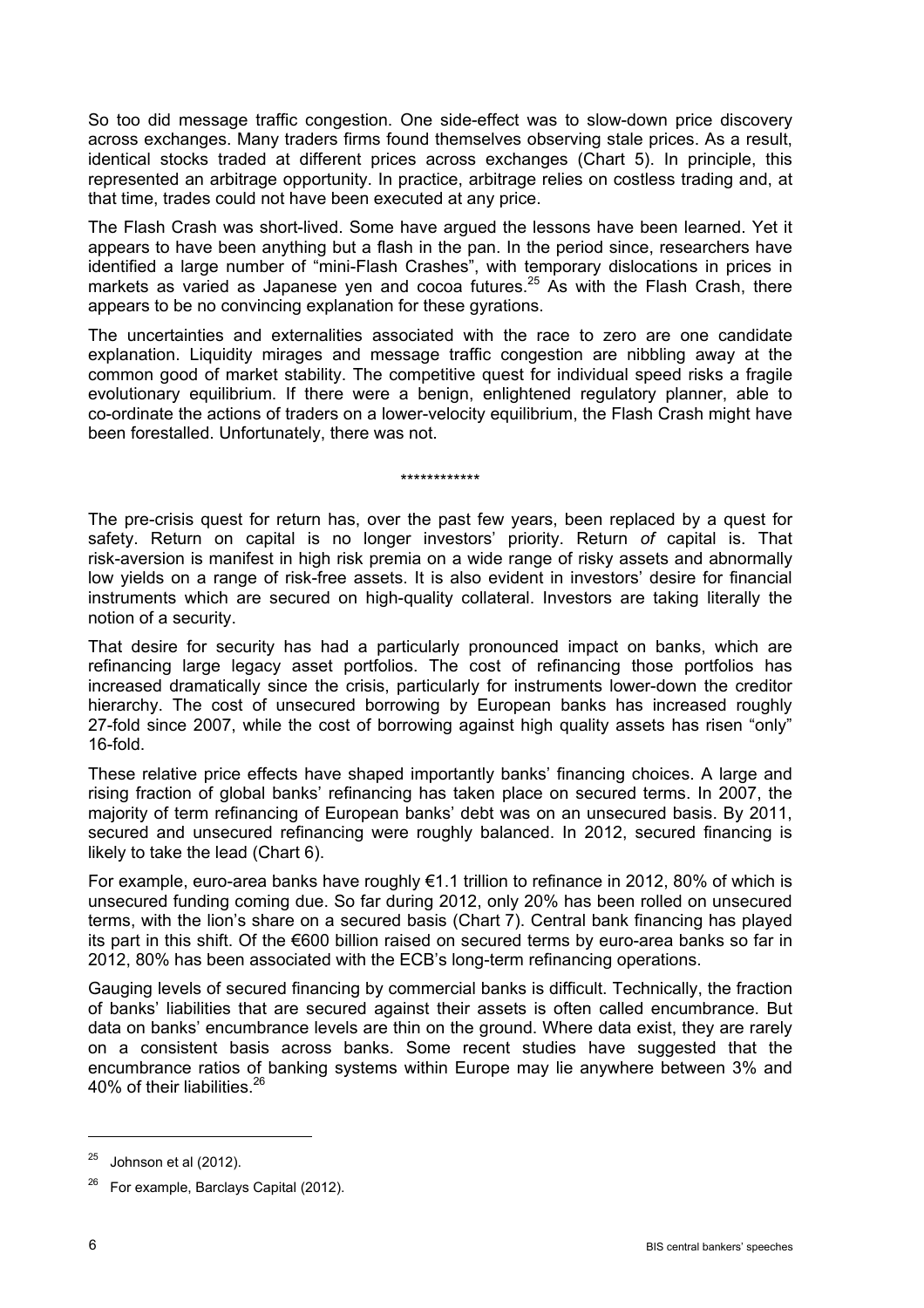That is the arithmetic. But what explains this behaviour? This, too, appears to have an arms-race element. Consider an unsecured creditor about to refinance. The larger the existing fraction of secured financing, and the greater the uncertainty about this fraction, the greater will be their incentive to seek security. Not to do so runs the risk of other creditors leapfrogging ahead of them in the seniority queue. Creditors' incentives are very similar to those during a bank run, except with investors now seeking security rather than immediacy. $27$ 

As with a bank run, this dynamic risks becoming self-fulfilling. The greater the level of, and risk around, encumbrance levels, the higher the return unsecured creditors will demand given the risks of subordination. And the higher this cost, the greater banks' incentives to finance instead on secured terms. Both banks and their individual investors have incentives to encumber the balance sheet by progressively – and self-fulfillingly – larger amounts. There is an arms race spiral.

Yet the equilibrium of this seniority game is unlikely to be an optimal one, either for individual investors or for the financial system as a whole. To queue-jump is ultimately futile for creditors; it is another Red Queen Race. Not everyone can be at the front of the seniority queue. Indeed, at high levels of encumbrance, the financial system as a whole may even be riskier, as it is more susceptible to pro-cyclical swings in the underlying value of banks' assets. The quest for individual security generates system-wide instability.

So under an arms race to safety, the like of which may be currently underway, the outcome for the financial system could be both socially and individually inefficient. If there were a benign, enlightened regulatory planner, able collectively to co-ordinate investors and banks on a lower-encumbrance equilibrium, this race for safety could be forestalled. Unfortunately, there is not.

### \*\*\*\*\*\*\*\*\*\*\*\*

What public policy lessons might be drawn from these financial arms races? First, because they generate sub-optimal outcomes, policy intervention can be justified. This policy intervention ought to act like a self-denying ordinance for financial firms, a protection against themselves. It ought not to be a tug-of-war between regulator and regulated. Rather, it aims to defuse a competitive tug-of-war among regulated firms.

Second, to be effective this intervention needs to constrain behaviour across the financial system as a whole; it requires multilateral disarmament. Acting to constrain only those at the top of the league (those bearing most risk, trading at greatest speed, seeking greatest safety) will do nothing to defuse competitive pressures lower down the pecking order. Indeed, it might even conceivably intensify the competitive scramble. In the language of financial regulation, policy needs to have a *macro*-prudential, as distinct from *micro*-prudential, perspective.<sup>2</sup>

The need for a system-wide perspective to preserve the public good of the commons was recognised by Garret Hardin almost 50 years ago. It has been increasingly recognised by financial regulators over the past five years. Over that period, we have seen the emergence of explicitly macro-prudential agencies charged with safeguarding systemic risk in a number of countries. In the United States we now have a multi-agency Financial Stability Oversight Council (FSOC), in Europe the multi-country European Systemic Risk Board (ESRB) and in the UK the Financial Policy Committee (FPC).

 $\overline{a}$ 

<sup>27</sup> Gai and Shin (2004) develop a model of a race to the exit, with investors seeking progressively to shorten the maturity of their investment to reduce risk.

<sup>&</sup>lt;sup>28</sup> Bank of England (2011a).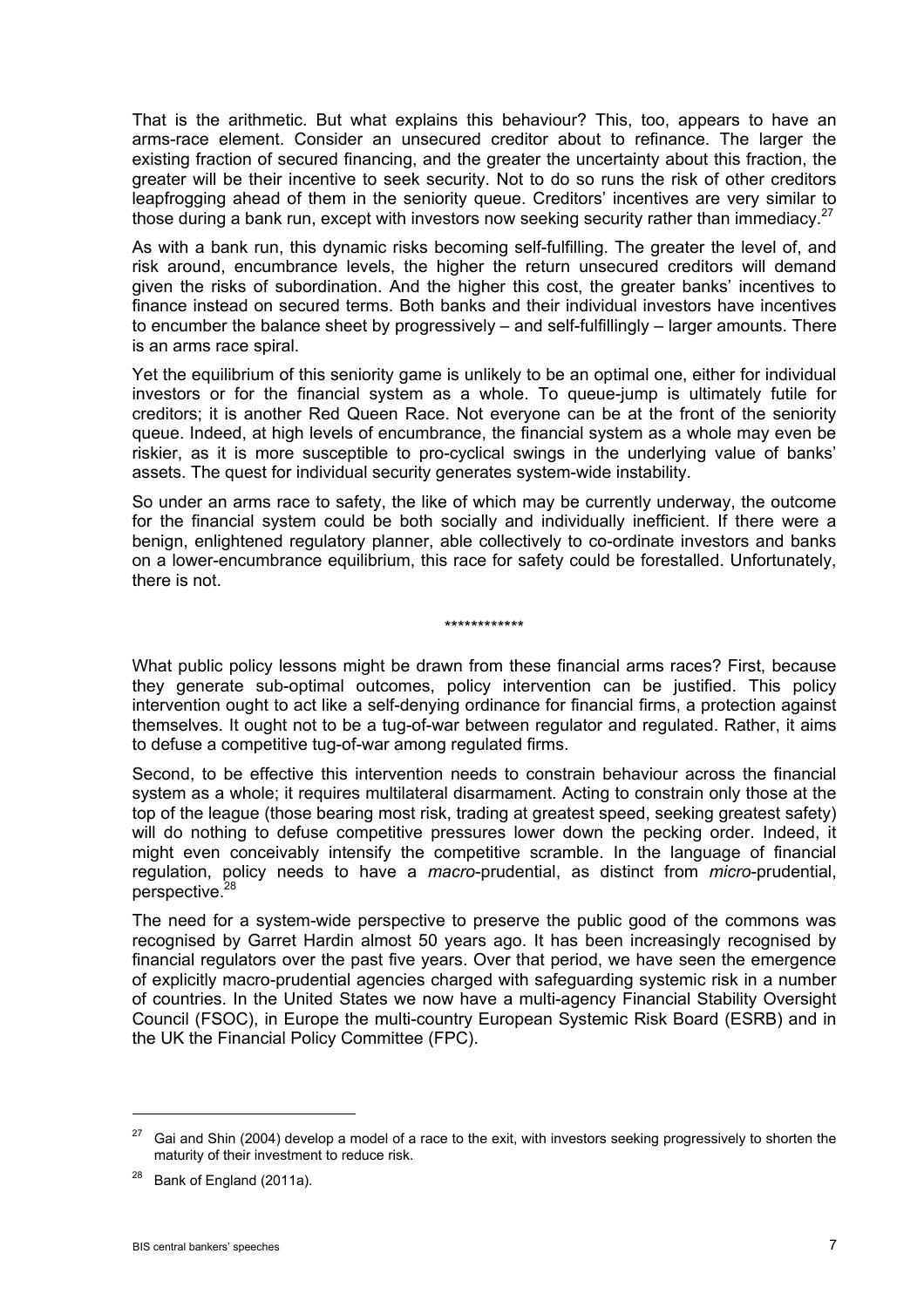Third, what tools might such agencies bring to bear in tackling financial arms races in return, speed and safety? With hindsight, it is not difficult to identify instruments which might have slowed the pre-crisis race for excessive returns in banking. The most direct and effective would have been to place tighter constraints on banks' leverage. This would have defused the return on equity race at source. The FPC has prioritised the leverage ratio as a macro-prudential instrument in its recommendations to date.<sup>29</sup>

A complementary approach would have been to require banks to adopt performance metrics which did a better job of adjusting for risk. At the end of last year, the FPC raised concerns about the use of return on equity metrics by banks which generate incentives to shrink equity to hit return targets.<sup>30</sup> Some institutional investors have raised similar concerns – and are showing encouraging signs of acting on those concerns. After all, it is not difficult to devise performance metrics which would do a better job of adjusting for risk, such as return on bank assets.

There is some evidence recently of return on equity targets having become a less important determinant of some banks' portfolio allocation and executive pay decisions. But equity returns remain hardwired into both to some degree. Moreover, many global banks continue to publish return on equity targets. This continuing attachment to counter-productive performance metrics is a puzzle – and a worry. As long as it remains the case, it raises questions about whether the lessons from the crisis have truly been learned.

Races in financial sector pay can also be tackled, albeit indirectly, by placing restrictions on leverage and by avoiding linking remuneration to return on equity targets. Restrictions on cash distributions by banks to shareholders and staff can also help. This has been a favoured recommendation of the FPC over the past six months, as a means of bolstering UK banks' capital defences against risks in the euro-area. In response, there is some evidence of UK banks having modestly reduced cash distributions to staff in 2011.

A more direct approach to tackling pay races would be to set remuneration codes. This can be justified as a regulatory means of leaning against excessive risk-taking incentives – incentives which might be fanned by remunerating in equity.<sup>31</sup> These have already been developed by the Financial Stability Board internationally and by the FSA in the UK. They specify, for example, maximum ratios of cash distribution and minimum periods of pay deferral. Yet whether these codes go far enough in aligning pay and performance, in equating risk and return, is an open question.

For example, consider the issue of pay horizons. Bonuses are typically set on an annual cycle, with deferral or claw-back for maybe three or four years if guidelines are followed. But this return cycle is materially shorter than the typical risk cycle. The risk cycle might last perhaps 20 years. This duration mismatch means it is more likely than not that risk and reward may get out of kilter in the financial sector. The current environment is evidence of such a mismatch: while bank performance has fallen off a cliff, executive pay remains close to pre-crisis Himalayan heights.

Lengthening deferral or claw-back periods, say to 10 years or more on an internationally co-ordinated basis, would help close this gap in horizons, between risk and return. It would elongate the period of liability bank managers face when they take on risk. This would better align firm-level risk-taking incentives with the societal optimum. Avoiding relative benchmarks in the setting of remuneration would also reduce the risk of an upwards-only pay escalator.

 $29$  Bank of England (2012).

<sup>&</sup>lt;sup>30</sup> Bank of England (2011b).

 $31$  Bebchuk and Fried (2003).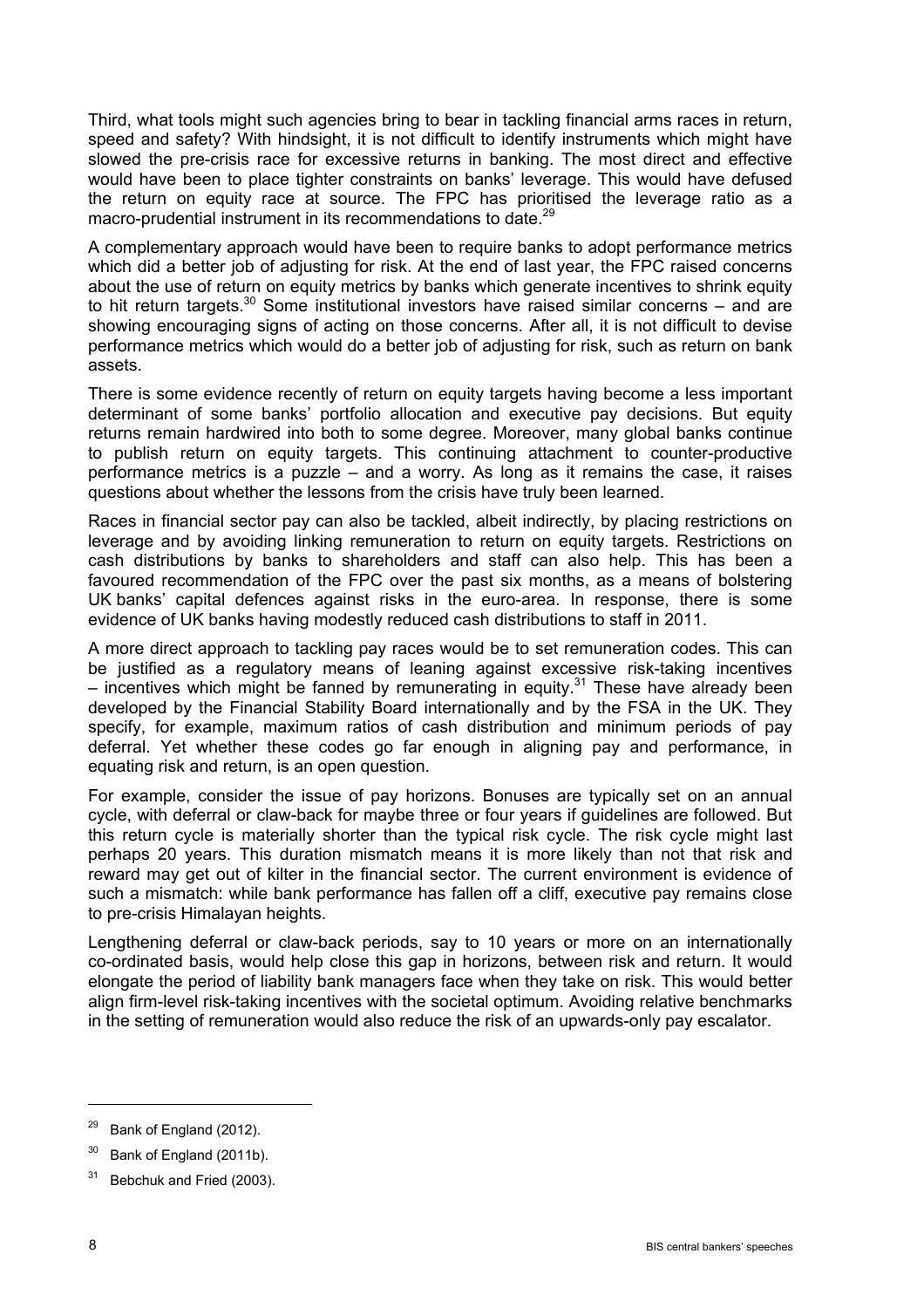There is scope, too, for a reconsideration of the instruments used for remuneration. The focus to date has been on non-cash distributions, often in equity. But paying in equity appears in some pre-crisis cases to have exacerbated risk-taking incentives, acting as a disincentive to raising new equity and encouraging gambles for resurrection. Remunerating in long-maturity debt, or contingent capital instruments, may do a better job of aligning risk-taking incentives with the public good than either cash or equity.<sup>32</sup>

Speed races in financial markets potentially generate societal sub-optimality, for example due to message traffic congestion. As with road traffic congestion, one way to tackle that would be to place direct restrictions on excessive message traffic – for example, by setting maximum order cancellation ratios. The US Securities and Exchange Commission (SEC) are considering this option. So too are the authorities in Europe under the draft proposals contained in MiFID II. These are welcome moves.

New trading topologies also run the risk of turning the miracle of higher liquidity into a mirage in situations of stress. One potential response would be to strengthen market-making commitments. The past few years have seen a dilution of some of those commitments. For example, in 2008 the New York Stock Exchange relaxed its market-making commitments on maximum bid-ask spreads. One upshot was that, during the Flash Crash, the prices of some stocks hit zero and others \$9999.99 – so-called "stub quotes".

Following the Flash Crash, the SEC moved swiftly to ban stub quotes. This effectively re-introduced a requirement for market-makers to ensure price continuity. It has also been considering enhanced market-making obligations or incentives to improve the resilience of market liquidity in situations of stress. In Europe, MiFID II is looking at the scope for strengthening market-maker commitments for similar reasons. This would be a welcome turning-back of the trading clock – a clock otherwise at risk of running too fast.

Strengthening circuit-breakers across exchanges can also help to restore market order in situations of stress. They are means of automatically, if temporarily, halting the trading race if it gets out of hand – a multilateral disarmament device. Following the Flash Crash, the US authorities altered circuit-breaking rules so that they applied on an across-exchange basis to prevent stress simply migrating between exchanges. It would be useful if the revised trading proposals in Europe under MiFID II contained similar provisions.

Finally, safety races by bank investors are being explored by financial regulators. Over the past six months, the FPC has paid increasing attention to the systemic risk posed by rising levels of bank encumbrance. The FSA recently undertook a survey of UK banks' level of encumbrance which the FPC will consider later this year.<sup>33</sup> The issue is also being looked at internationally.

There are a variety of policy options to forestall self-fulfilling safety races. One would be greater transparency about levels of encumbrance. Lack of transparency creates an uncertainty premium in unsecured borrowing rates, encourages further secured financing and thereby speeds up the seniority race. Reducing that premium through greater transparency would tend to slow the race, if not stall it. An option for stalling the race would be to place maximum limits on levels of bank asset encumbrance. These would be similar in principle to prudential limits on bank leverage and large exposures.

#### \*\*\*\*\*\*\*\*\*\*\*\*

Systems, both social and natural, are characterised by a survival of the fittest. But for both, that competitive race can at times generate unhealthy outcomes for the system as a whole.

 $32$  Haldane (2011), Mehran and Mollineaux (2012).

Bank of England (2012), Bank of England (2011b).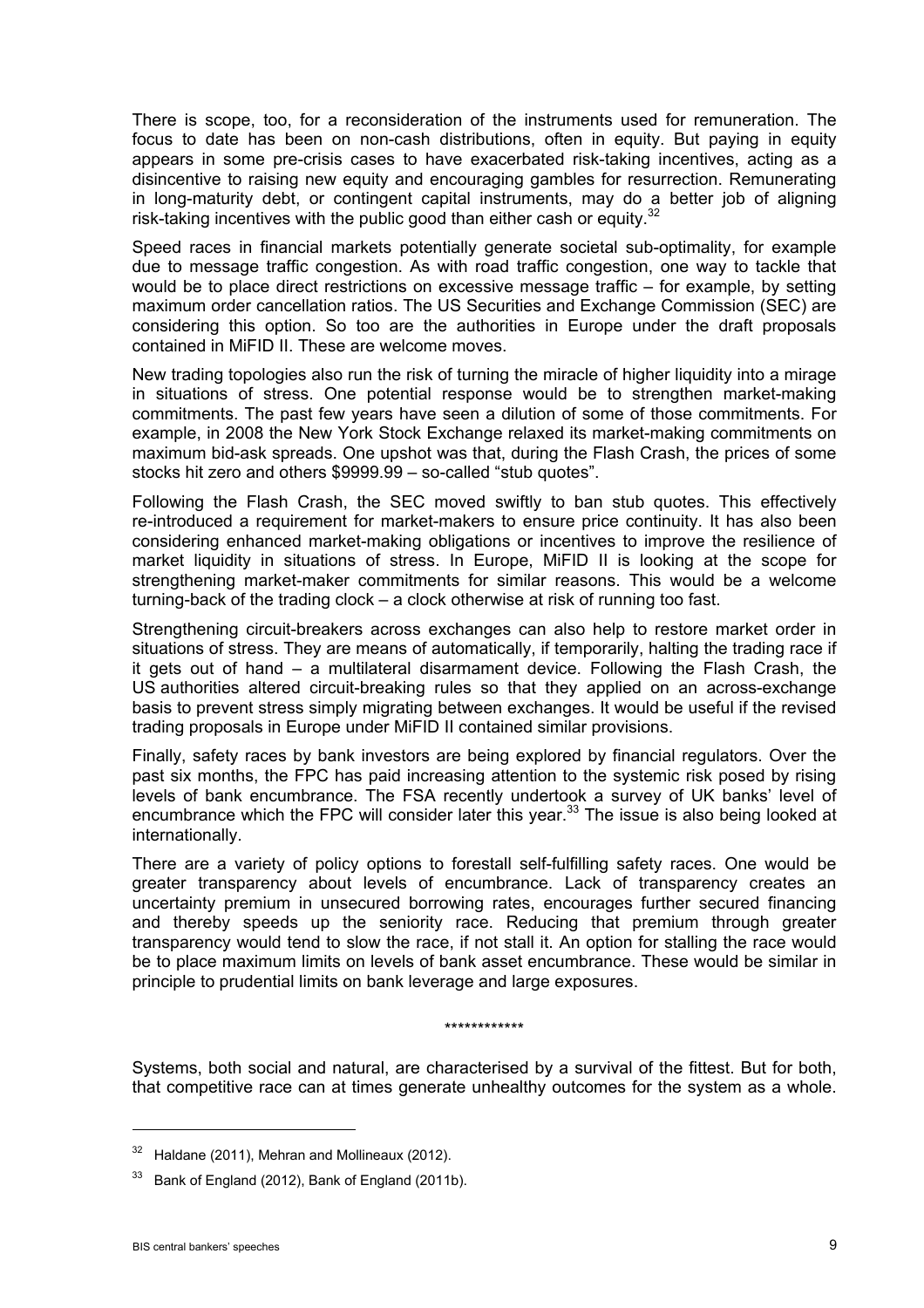In finance, these tragedies of the commons are, if anything, more likely than in other fields (seas, beaches and forests). The financial crisis attests to that. If there were a benign, enlightened regulatory planner, able to redirect competitive forces, this could potentially avert future tragedies of the financial commons. Fortunately, there is.

## **References**

Aikman, D, Haldane, A G and Nelson, B (2010), "Curbing the Credit Cycle", available at http://www.bankofengland.co.uk/publications/Documents/speeches/2010/speech463.pdf.

Angel J, Harris L and Spatt C (2010), "Equity Trading in the 21st Century", *Marshall School of Business working paper.*

Bank of England (2012), "Record of the interim Financial Policy Committee Meeting, 16 March 2012", available at http://www.bankofengland.co.uk/publications/ Documents/records/fpc/pdf/2012/record1203.pdf.

Bank of England (2011a), "Instruments of Macroprudential Policy – A Discussion Paper", available at http://www.bankofengland.co.uk/publications/Documents/other/ financialstability/discussionpaper111220.pdf.

Bank of England (2011b), "Record of the interim Financial Policy Committee Meeting, 23 November 2011", available at http://www.bankofengland.co.uk/publications/Documents/ records/fpc/pdf/2011/record1112.pdf.

Barclays Capital (2012), "Over Promising? Encumbrance at European Banks", 8 March.

Byatt, A, Fothergill, A and Holmes, M (2001), "The Blue Planet: A Natural History of the Oceans", *British Broadcasting Corporation.*

Bebchuk, L A and Fried, J M (2003), "Executive Compensation as an Agency Problem", *Journal of Economic Perspectives*, Vol. 17(3), pages 71–92.

Brunnermeier, M K and Oehmke, M (2010), "The Maturity Rat Race", *National Bureau of Economic Research*, Working Paper 16607.

Cheng, I H, Hong, H and Scheinkman, J (2010), "Yesterday's Heroes: Compensation and Creative Risk-Taking", *National Bureau of Economic Research*, Working Paper 16176.

Commodity Futures Trading Commission and Securities and Exchange Commission (2010), "Findings regarding the market events of May 6, 2010", Report of the Staffs of the CFTC and SEC to the Joint Advisory Committee on Emerging Regulatory Issues, September 30.

Diamond, D W and Dybvig, P H (1983), "Bank runs, deposit insurance, and liquidity", *Journal of Political Economy* 91(3), pages 401–19.

Dusenberry, J S (1949), "Income, Saving and the Theory of Consumer Behavior", *Harvard University Press.*

Egginton, J, Van Ness, B and Van Ness R (2012), "Quote Stuffing", *University of Mississippi, Working Paper Series.* 

Fahlenbrach, R and Stulz, R M (2010), "Bank CEO incentives and the credit crisis", *Journal of Financial Economics,* Vol. 99 (1), pages 11–26.

Foresight Project (2011), "The Future of Computer Trading in Financial Markets", *Government Office for Science Working Paper*.

Frank, R H (2011), "The Darwin Economy: Liberty, Competition, and the Common Good", *Princeton University Press*.

Gabaix, X and Landier, A (2008), "Why has CEO pay increased so much", *Quarterly Journal of Economics,* 123 (1), pages 49–100.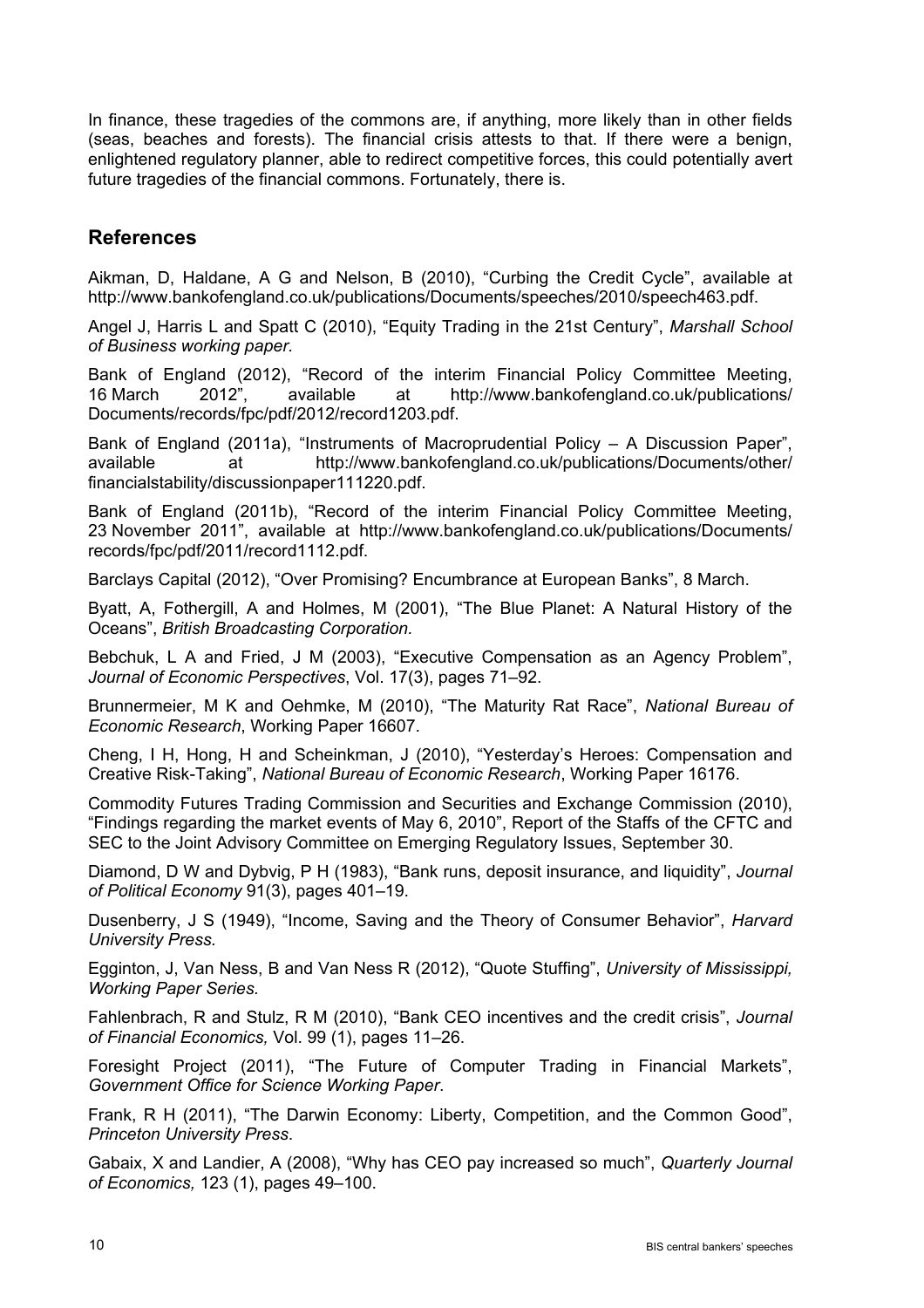Gai, P and Shin, H S (2004), "Debt Maturity Structure with Pre-emptive Creditors", *Economic Letters*, 85(2), pages 195–200.

Haldane, A G (2011a), "Control rights (and wrongs)", available at http://www.bankofengland.co.uk/publications/Documents/speeches/2011/speech525.pdf.

Haldane, A G (2011b), "The race to zero", available at http://www.bankofengland.co.uk/publications/Documents/speeches/2011/speech509.pdf.

Haldane, A G (2011c), "Capital Discipline", available at www.bankofengland.co.uk/publications/speeches/2011/speech484.pdf.

Hardin, G (1968), "The Tragedy of the Commons", *Science*, New Series, Vol. 162, No. 3859, pages 1243–1248.

Johnson, N, Zhao, G, Hunsader, E, Meng, J, Ravindar, A, Carran, S and Tivnan, B (2012), "Financial black swans driven by ultrafast machine ecology", *arXiv Working Paper.* 

Layard, R (2005), "Happiness: Lessons from A New Science", *Allen Lane*.

Lazear, E P and Rosen, S (1981), "Rank-order Tournaments as Optimum Labor Contracts", *Journal of Political Economy* 89 (5), pages 841–864.

Mackenzie, D (2011), "How to Make Money in Microseconds", *London Review of Books*.

Mehran, H and Mollineaux, L (2012), "Corporate Governance of Financial Institutions", *Federal Reserve Bank of New York Staff Reports,* No. 539.

McLean, B and Nocera, J (2010), "All the Devils are Here: The Hidden History of the Financial Crisis", *Portfolio.* 

Menkveld, A J (2012), "High Frequency Trading and the New-Market Makers", *EFA 2011 Paper; AFA 2012 Paper*.

Philippon, T and Reshef, A (2009), "Wages and Human Capital in the US Financial Industry: 1909–2006", *National Bureau of Economic Research*, Working Paper 14644.

Ridley, M (1993), "The Red Queen: Sex and the Evolution of Human Nature", *Harper Collins*.

Science News (1983), "Elephant seals rise from near extinction", *Science News*, Vol. 123, Issue 9.

Veblen, T (1899), "The Theory of the Leisure Class: An Economic Study of Institutions", *Macmillan and Company, New York*.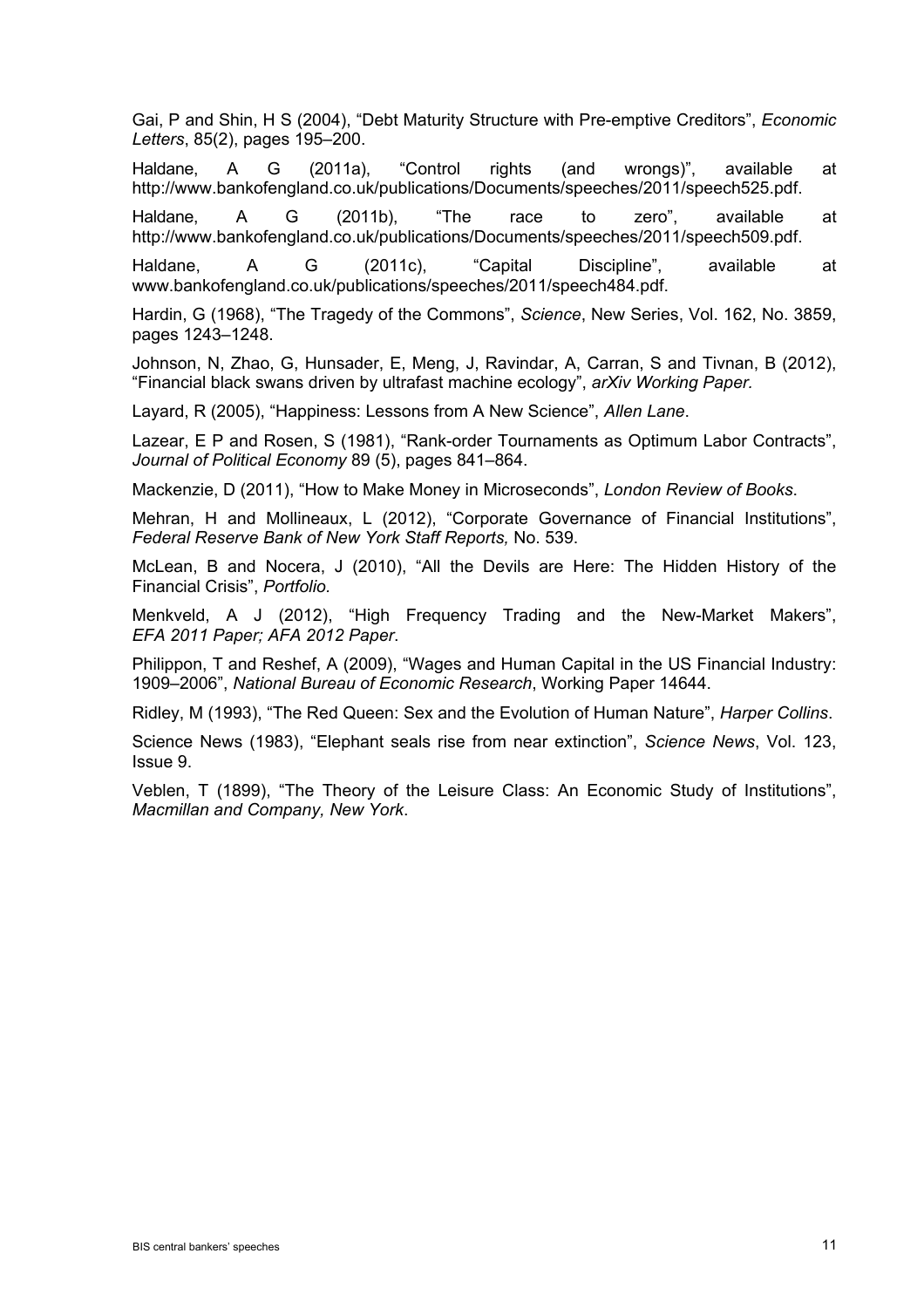

Chart 1: **Return on equity for global banks** 

Source: Capital IQ, published accounts and Bank calculations.

# Chart 2: **Return on equity for UK banks**



Source: Capie and Webber (1985), Billings and Capie (2011), British Bankers' Association, Megabank and Bank calculations.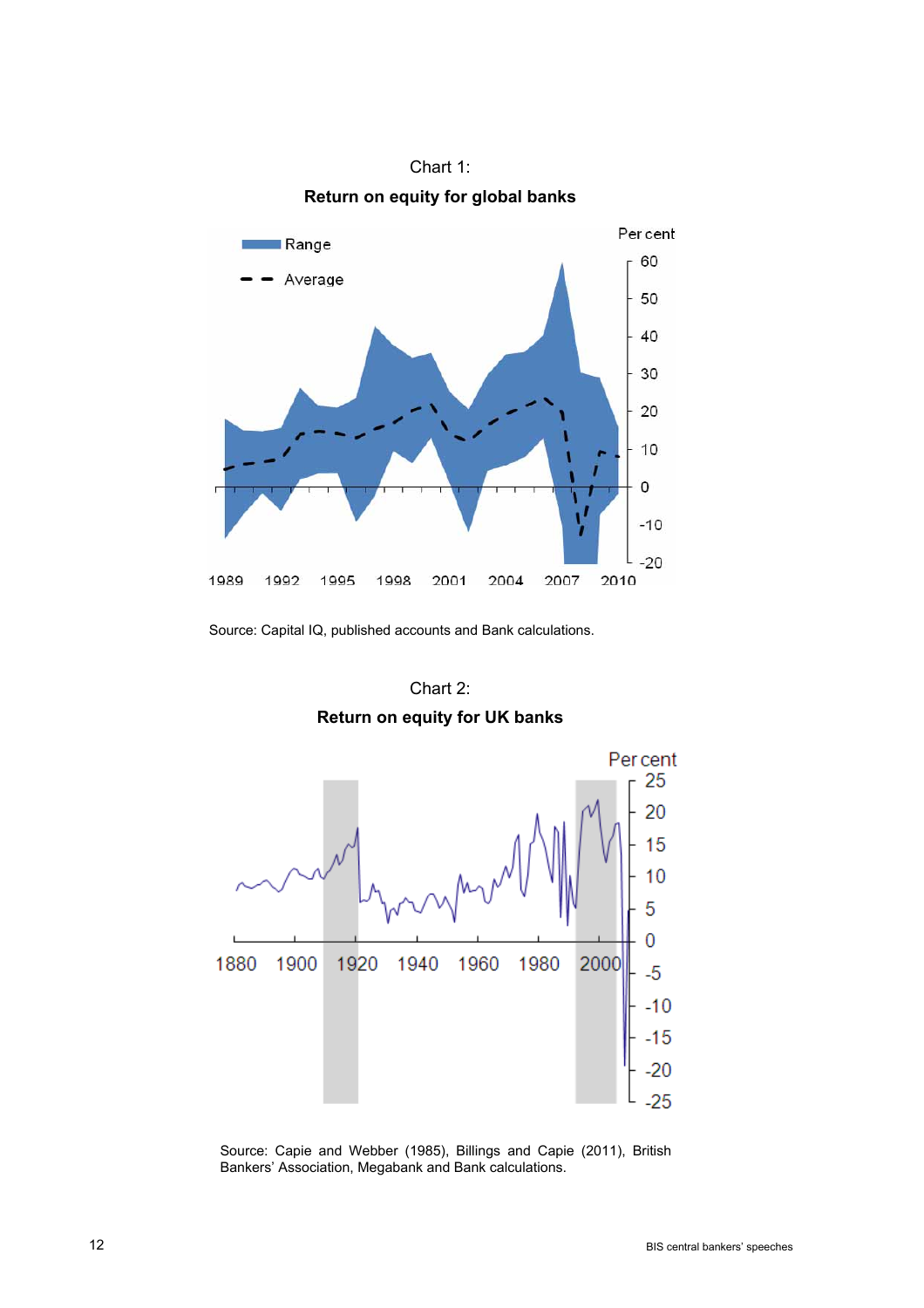

Chart 3: **Global banks' CEO compensation** 

Source: Published accounts and Bank calculations.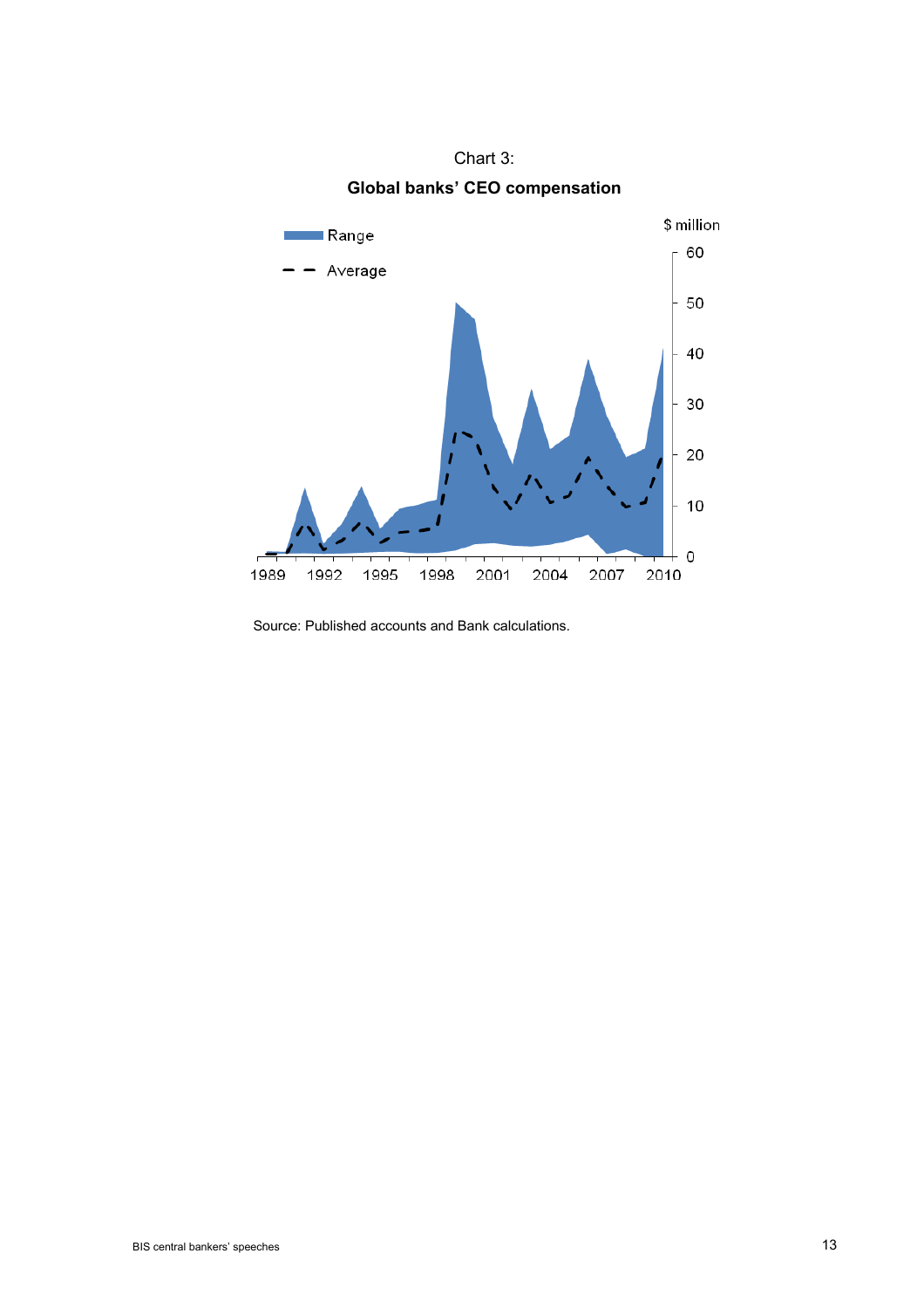### Chart 4:

### **Order cancellation ratios**



Source: Angel et al (2010), Nanex and Bank calculations.

Notes: Data before 2010 are for the Nasdaq exchange only and refer to the ratio of cancellations to transactions. Data for 2010 onwards refer to all US exchanges and are the ratios of quotes to transactions.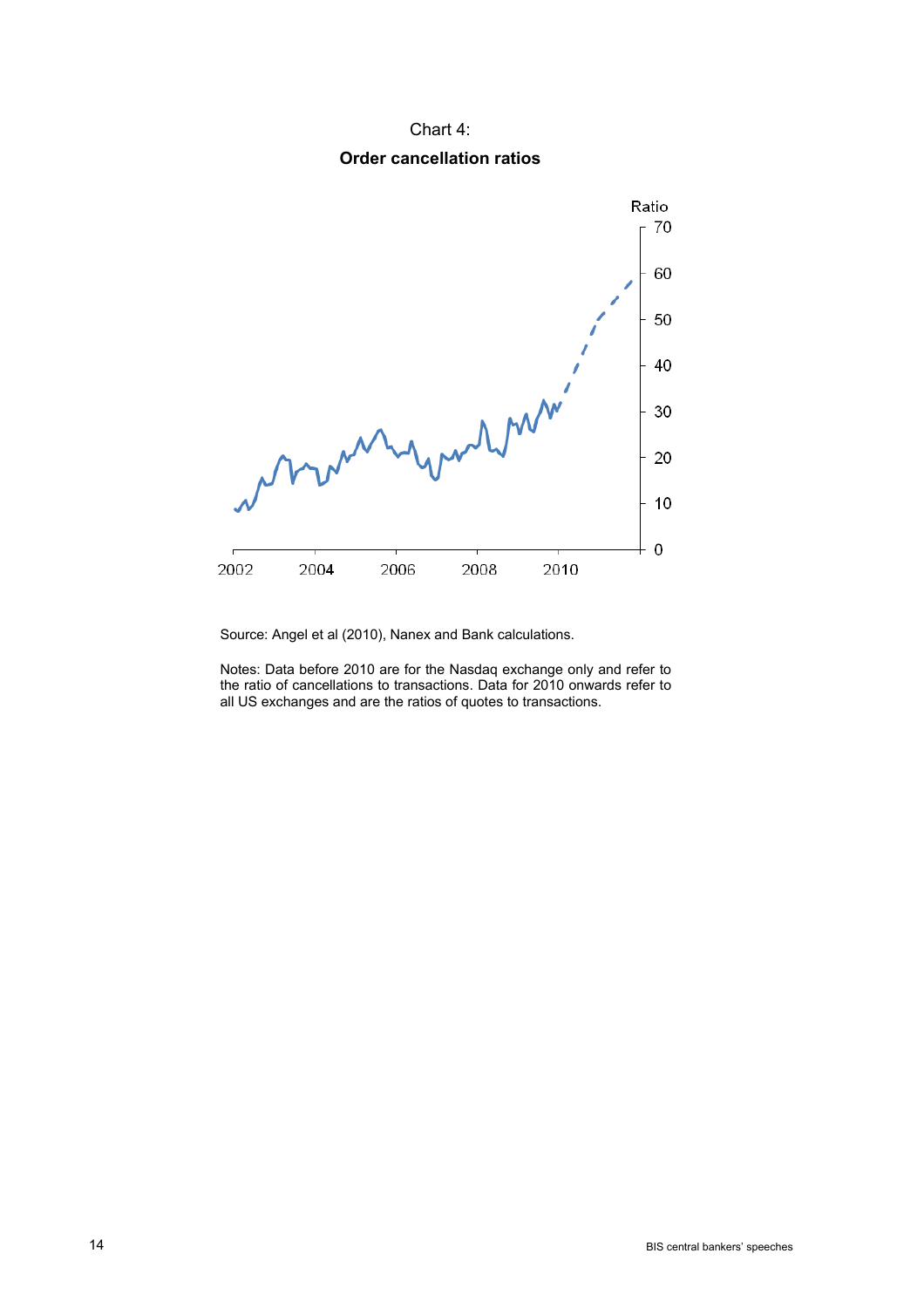Chart 5: **Flash crash dynamics** 



Source: Bloomberg, NANEX and Bank calculations.